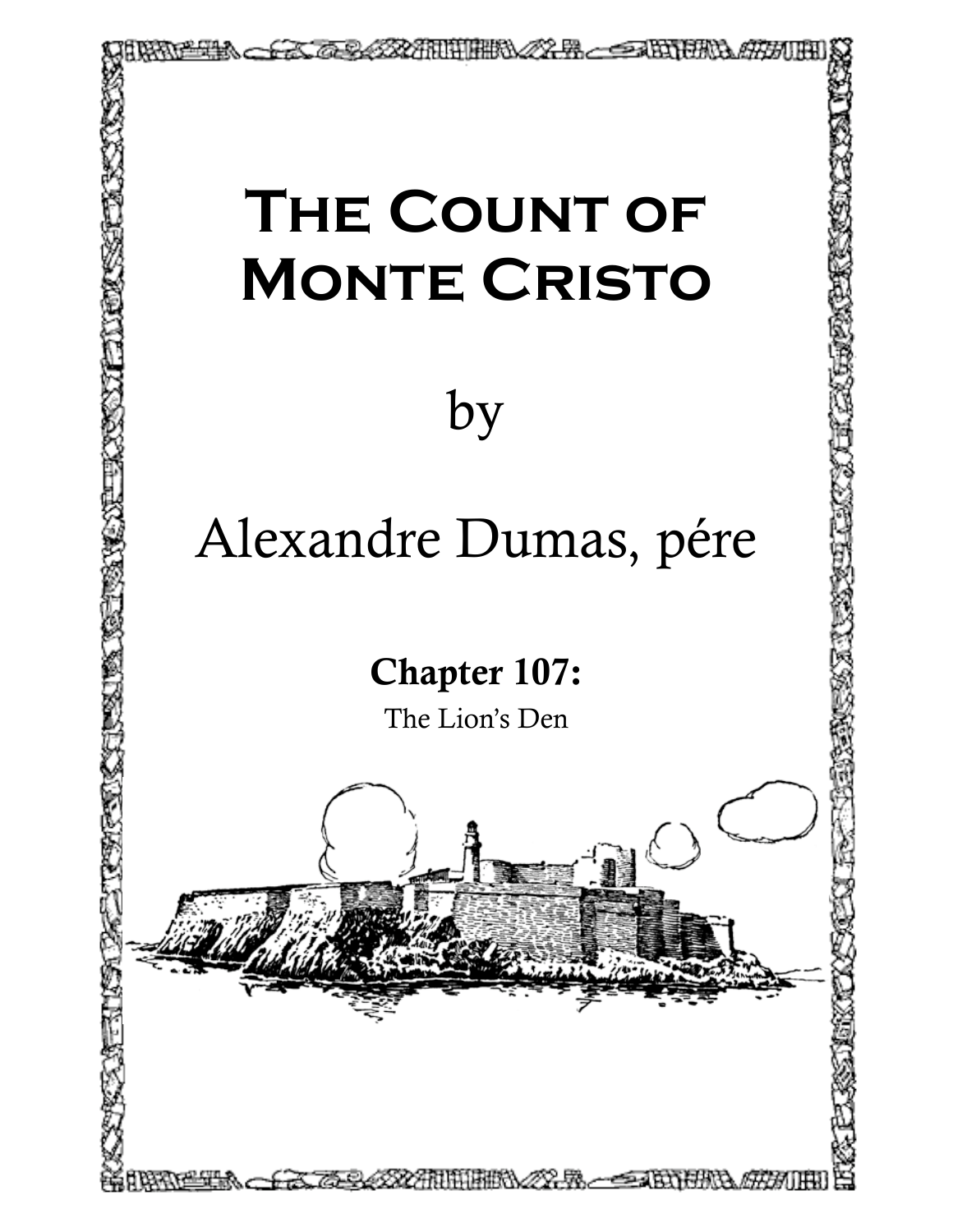One division of La Force, in which the most dangerous and desperate prisoners are confined, is called the court of Saint–Bernard. The prisoners, in their expressive language, have named it the "Lions' Den," probably because the captives possess teeth which frequently gnaw the bars, and sometimes the keepers also. It is a prison within a prison; the walls are double the thickness of the rest. The gratings are every day carefully examined by jailers, whose herculean proportions and cold pitiless expression prove them to have been chosen to reign over their subjects for their superior activity and intelligence. The court–yard of this quarter is enclosed by enormous walls, over which the sun glances obliquely, when it deigns to penetrate into this gulf of moral and physical deformity. On this paved yard are to be seen,—pacing to and fro from morning till night, pale, careworn, and haggard, like so many shadows,—the men whom justice holds beneath the steel she is sharpening. There, crouched against the side of the wall which attracts and retains the most heat, they may be seen sometimes talking to one another, but more frequently alone, watching the door, which sometimes opens to call forth one from the gloomy assemblage, or to throw in another outcast from society.

The court of Saint–Bernard has its own particular apartment for the reception of guests; it is a long rectangle, divided by two upright gratings placed at a distance of three feet from one another to prevent a visitor from shaking hands with or passing anything to the prisoners. It is a wretched, damp, nay, even horrible spot, more especially when we consider the agonizing conferences which have taken place between those iron bars. And yet, frightful though this spot may be, it is looked upon as a kind of paradise by the men whose days are numbered; it is so rare for them to leave the Lions' Den for any other place than the barrier Saint–Jacques or the galleys!

In the court which we have attempted to describe, and from which a damp vapor was rising, a young man with his hands in his pockets, who had excited much curiosity among the inhabitants of the "Den," might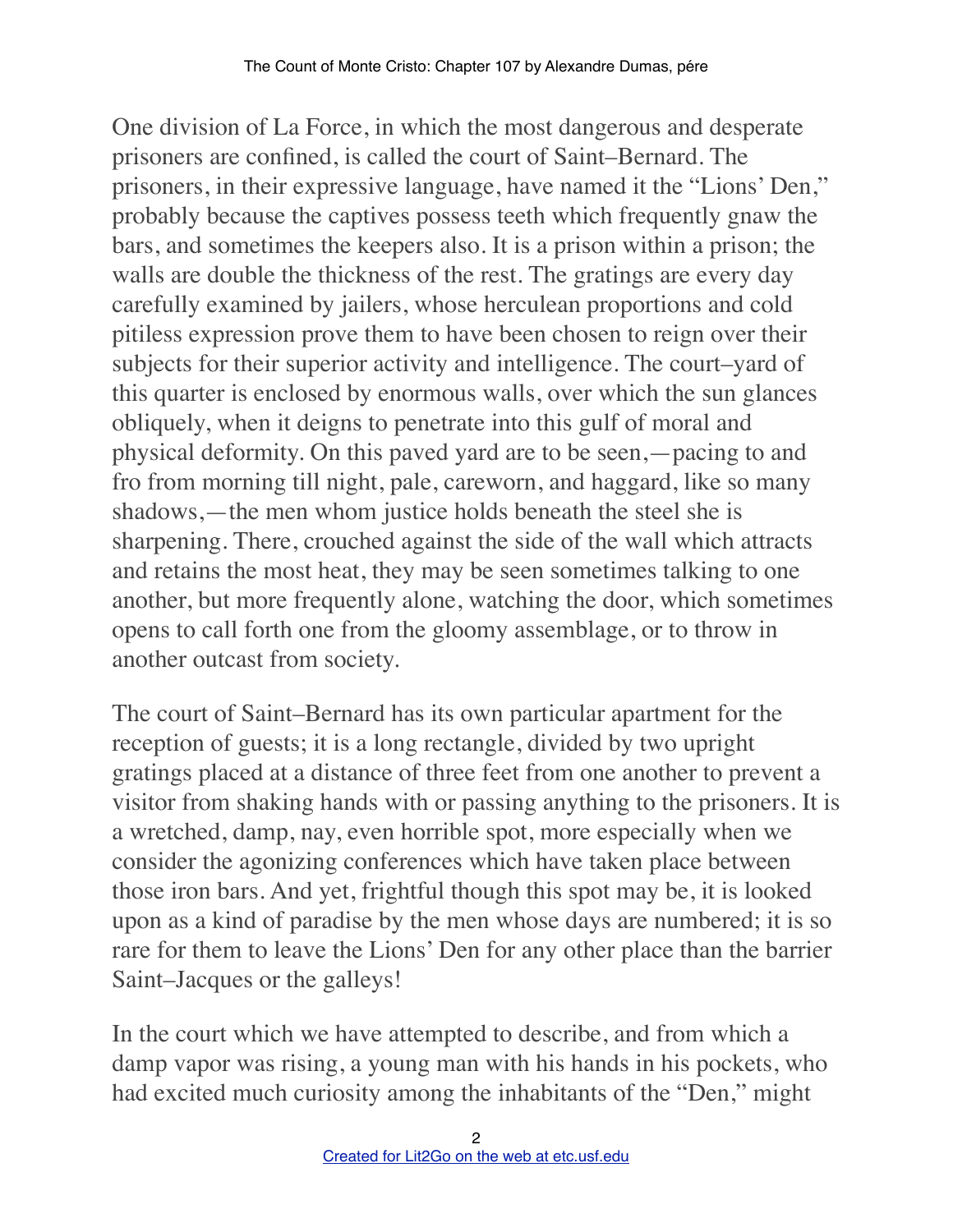be seen walking. The cut of his clothes would have made him pass for an elegant man, if those clothes had not been torn to shreds; still they did not show signs of wear, and the fine cloth, beneath the careful hands of the prisoner, soon recovered its gloss in the parts which were still perfect, for the wearer tried his best to make it assume the appearance of a new coat. He bestowed the same attention upon the cambric front of a shirt, which had considerably changed in color since his entrance into the prison, and he polished his varnished boots with the corner of a handkerchief embroidered with initials surmounted by a coronet. Some of the inmates of the "Lions' Den" were watching the operations of the prisoner's toilet with considerable interest. "See, the prince is pluming himself," said one of the thieves. "He's a fine looking fellow," said another; "if he had only a comb and hair–grease, he'd take the shine off the gentlemen in white kids."

"His coat looks almost new, and his boots shine like a nigger's face. It's pleasant to have such well–dressed comrades; but didn't those gendarmes behave shameful?—must 'a been jealous, to tear such clothes!"

"He looks like a big–bug," said another; "dresses in fine style. And, then, to be here so young! Oh, what larks!" Meanwhile the object of this hideous admiration approached the wicket, against which one of the keepers was leaning. "Come, sir," he said, "lend me twenty francs; you will soon be paid; you run no risks with me. Remember, I have relations who possess more millions than you have deniers. Come, I beseech you, lend me twenty francs, so that I may buy a dressing–gown; it is intolerable always to be in a coat and boots! And what a coat, sir, for a prince of the Cavalcanti!" The keeper turned his back, and shrugged his shoulders; he did not even laugh at what would have caused any one else to do so; he had heard so many utter the same things,—indeed, he heard nothing else.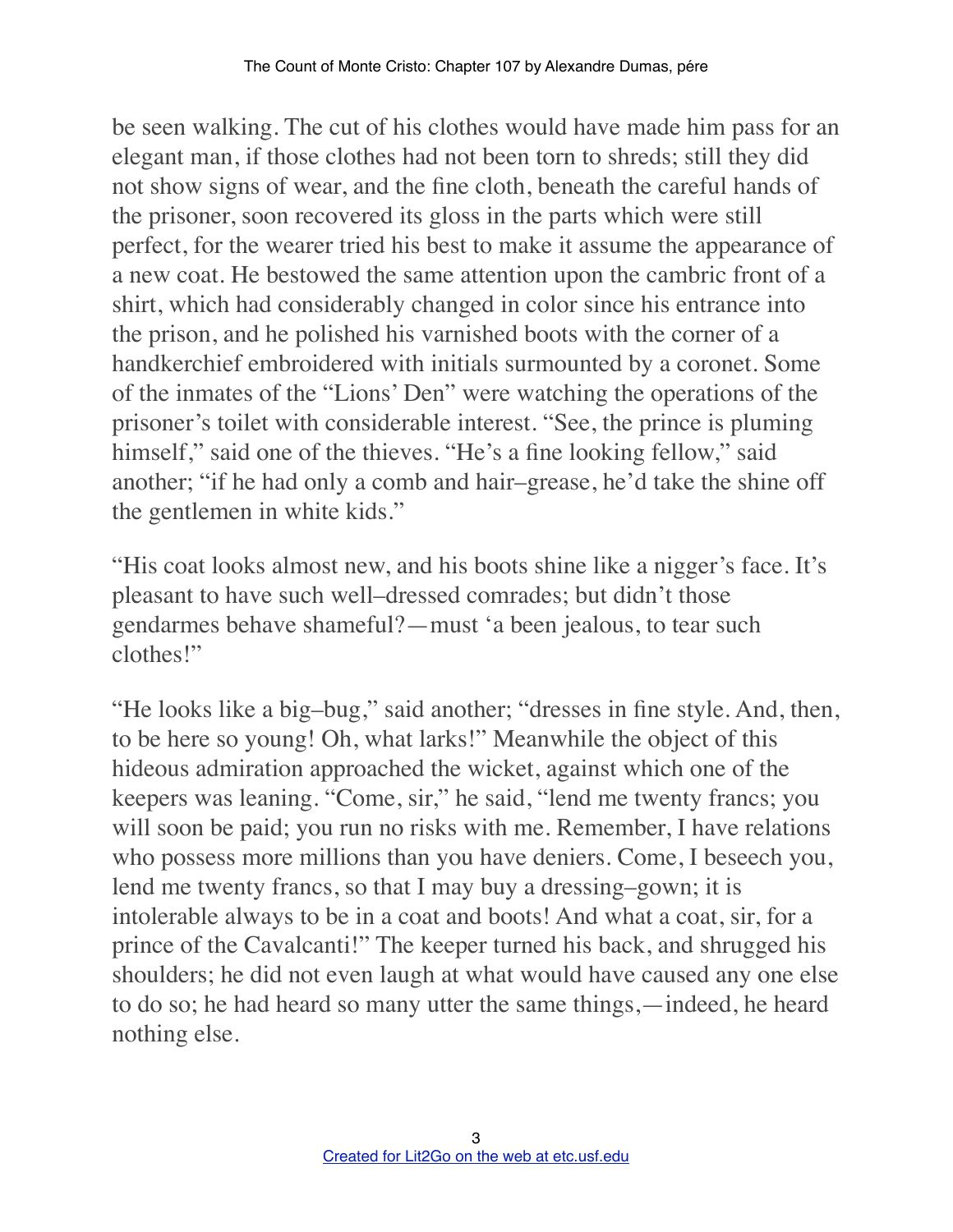"Come," said Andrea, "you are a man void of compassion; I'll have you turned out." This made the keeper turn around, and he burst into a loud laugh. The prisoners then approached and formed a circle. "I tell you that with that wretched sum," continued Andrea, "I could obtain a coat, and a room in which to receive the illustrious visitor I am daily expecting."

"Of course—of course," said the prisoners;—"any one can see he's a gentleman!"

"Well, then, lend him the twenty francs," said the keeper, leaning on the other shoulder; "surely you will not refuse a comrade!"

"I am no comrade of these people," said the young man, proudly, "you have no right to insult me thus."

The thieves looked at one another with low murmurs, and a storm gathered over the head of the aristocratic prisoner, raised less by his own words than by the manner of the keeper. The latter, sure of quelling the tempest when the waves became too violent, allowed them to rise to a certain pitch that he might be revenged on the importunate Andrea, and besides it would afford him some recreation during the long day. The thieves had already approached Andrea, some screaming, "La savate— La savate!" [\*] a cruel operation, which consists in cuffing a comrade who may have fallen into disgrace, not with an old shoe, but with an iron–heeled one. Others proposed the "anguille," another kind of recreation, in which a handkerchief is filled with sand, pebbles, and two– sous pieces, when they have them, which the wretches beat like a flail over the head and shoulders of the unhappy sufferer. "Let us horsewhip the fine gentleman!" said others.

But Andrea, turning towards them, winked his eyes, rolled his tongue around his cheeks, and smacked his lips in a manner equivalent to a hundred words among the bandits when forced to be silent. It was a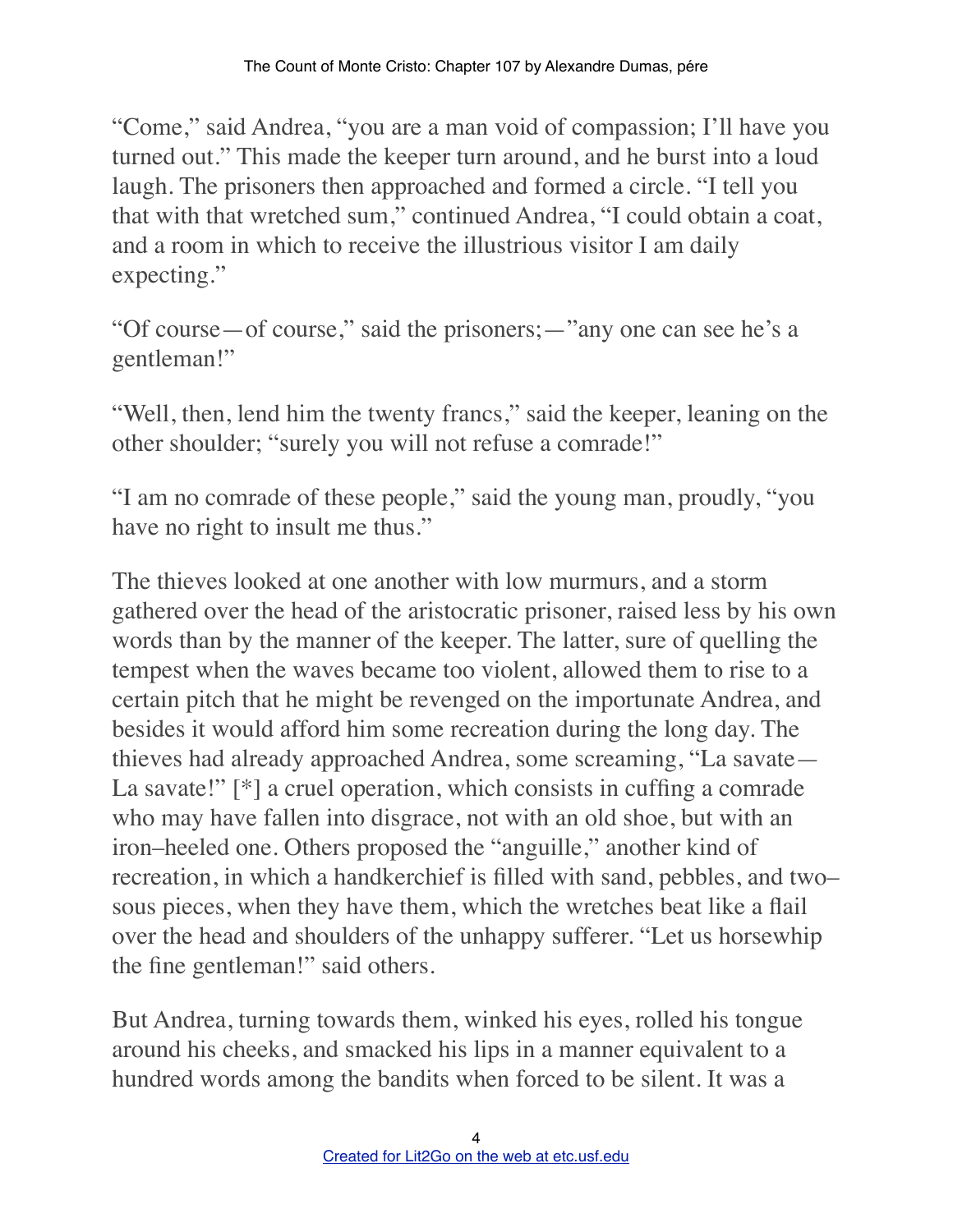Masonic sign Caderousse had taught him. He was immediately recognized as one of them; the handkerchief was thrown down, and the iron–heeled shoe replaced on the foot of the wretch to whom it belonged. Some voices were heard to say that the gentleman was right; that he intended to be civil, in his way, and that they would set the example of liberty of conscience,—and the mob retired. The keeper was so stupefied at this scene that he took Andrea by the hands and began examining his person, attributing the sudden submission of the inmates of the Lions' Den to something more substantial than mere fascination. Andrea made no resistance, although he protested against it. Suddenly a voice was heard at the wicket. "Benedetto!" exclaimed an inspector. The keeper relaxed his hold. "I am called," said Andrea. "To the visitors' room!" said the same voice.

\* Savate: an old shoe.

"You see some one pays me a visit. Ah, my dear sir, you will see whether a Cavalcanti is to be treated like a common person!" And Andrea, gliding through the court like a black shadow, rushed out through the wicket, leaving his comrades, and even the keeper, lost in wonder. Certainly a call to the visitors' room had scarcely astonished Andrea less than themselves, for the wily youth, instead of making use of his privilege of waiting to be claimed on his entry into La Force, had maintained a rigid silence. "Everything," he said, "proves me to be under the protection of some powerful person,—this sudden fortune, the facility with which I have overcome all obstacles, an unexpected family and an illustrious name awarded to me, gold showered down upon me, and the most splendid alliances about to be entered into. An unhappy lapse of fortune and the absence of my protector have cast me down, certainly, but not forever. The hand which has retreated for a while will be again stretched forth to save me at the very moment when I shall think myself sinking into the abyss. Why should I risk an imprudent step? It might alienate my protector. He has two means of extricating me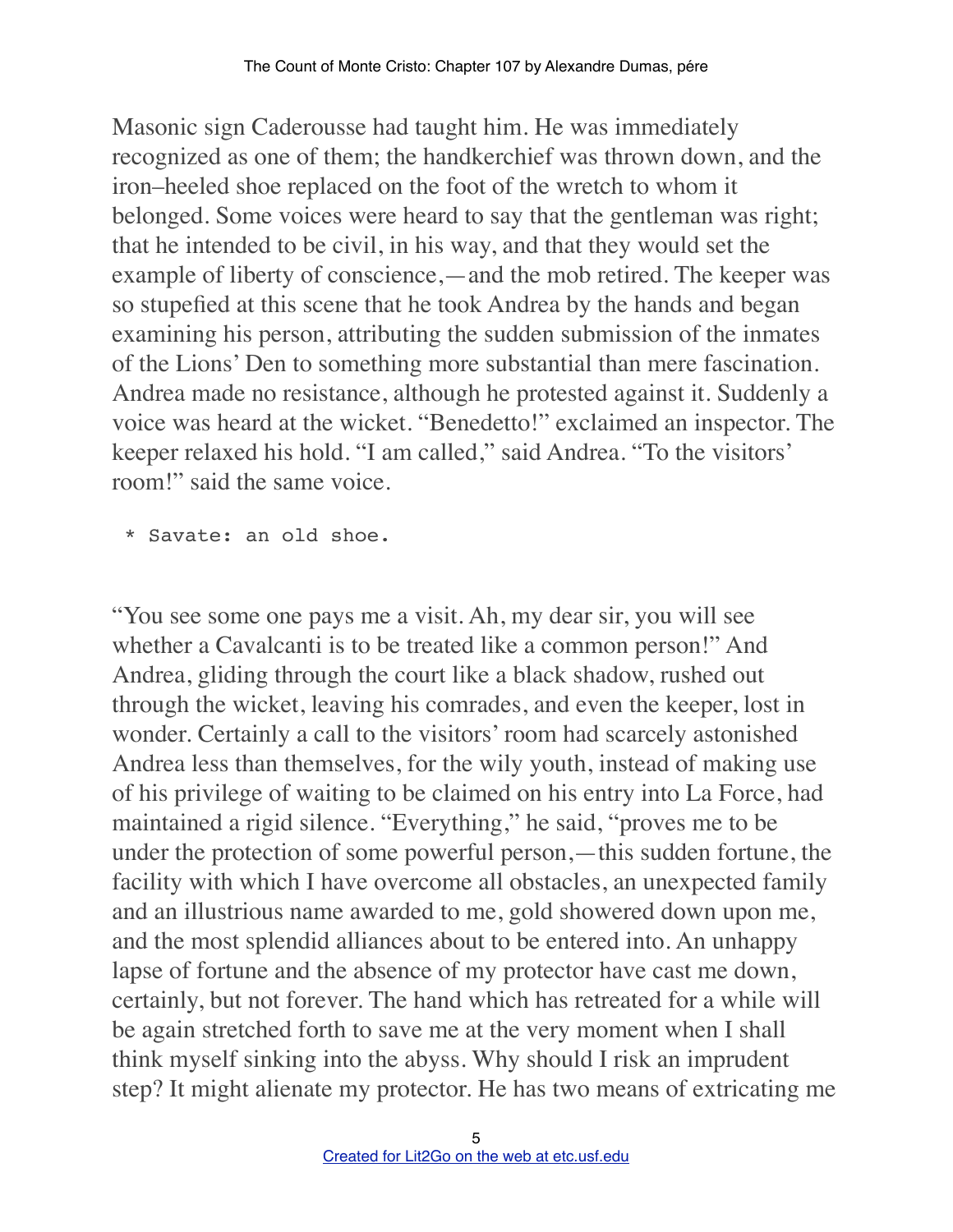from this dilemma,—the one by a mysterious escape, managed through bribery; the other by buying off my judges with gold. I will say and do nothing until I am convinced that he has quite abandoned me, and then"—

Andrea had formed a plan which was tolerably clever. The unfortunate youth was intrepid in the attack, and rude in the defence. He had borne with the public prison, and with privations of all sorts; still, by degrees nature, or rather custom, had prevailed, and he suffered from being naked, dirty, and hungry. It was at this moment of discomfort that the inspector's voice called him to the visiting–room. Andrea felt his heart leap with joy. It was too soon for a visit from the examining magistrate, and too late for one from the director of the prison, or the doctor; it must, then, be the visitor he hoped for. Behind the grating of the room into which Andrea had been led, he saw, while his eyes dilated with surprise, the dark and intelligent face of M. Bertuccio, who was also gazing with sad astonishment upon the iron bars, the bolted doors, and the shadow which moved behind the other grating.

"Ah," said Andrea, deeply affected.

"Good morning, Benedetto," said Bertuccio, with his deep, hollow voice.

"You—you?" said the young man, looking fearfully around him.

"Do you not recognize me, unhappy child?"

"Silence,—be silent!" said Andrea, who knew the delicate sense of hearing possessed by the walls; "for heaven's sake, do not speak so loud!"

"You wish to speak with me alone, do you not?" said Bertuccio.

"Oh, yes."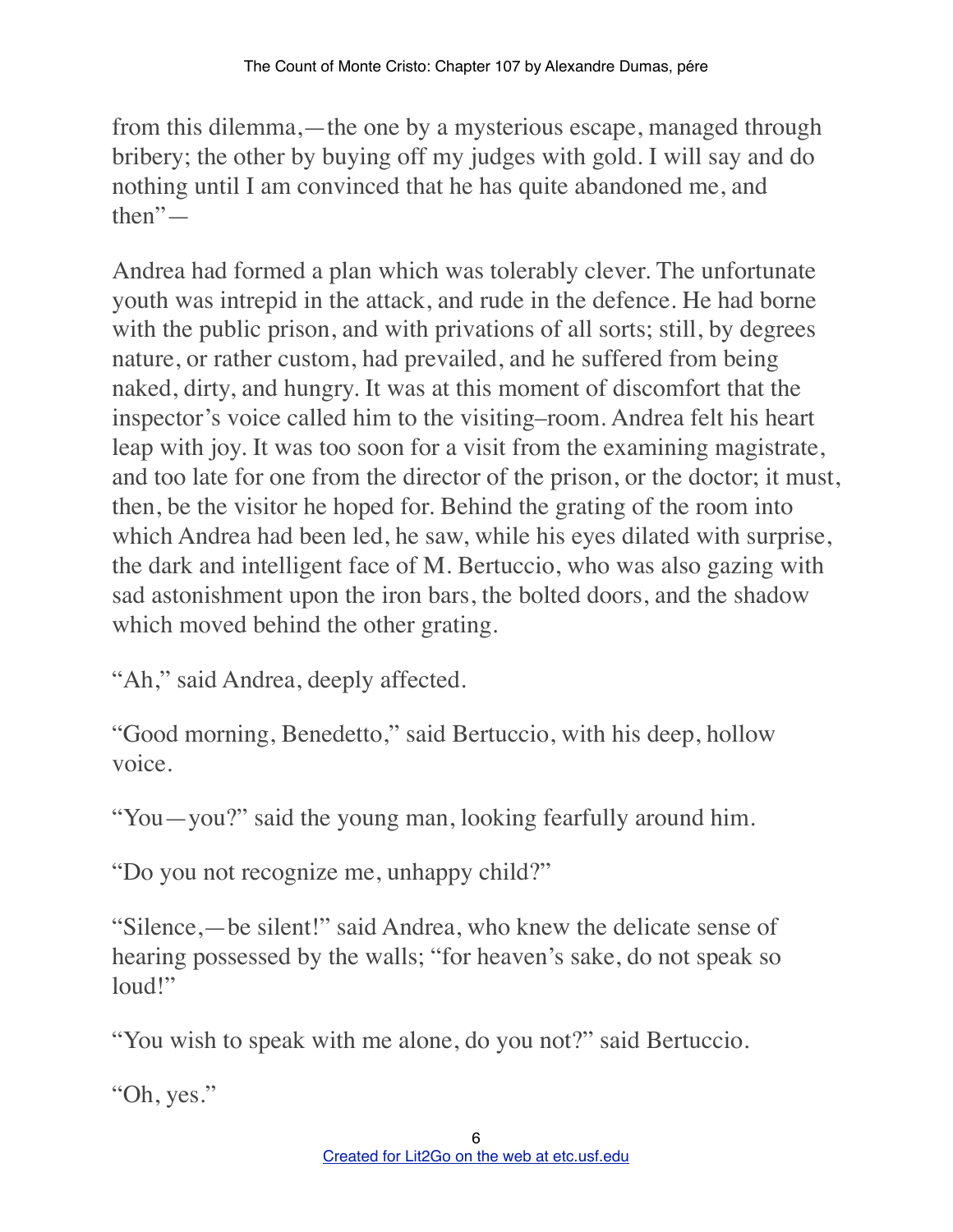"That is well." And Bertuccio, feeling in his pocket, signed to a keeper whom he saw through the window of the wicket.

"Read?" he said.

"What is that?" asked Andrea.

"An order to conduct you to a room, and to leave you there to talk to me."

"Oh," cried Andrea, leaping with joy. Then he mentally added,—"Still my unknown protector! I am not forgotten. They wish for secrecy, since we are to converse in a private room. I understand, Bertuccio has been sent by my protector."

The keeper spoke for a moment with an official, then opened the iron gates and conducted Andrea to a room on the first floor. The room was whitewashed, as is the custom in prisons, but it looked quite brilliant to a prisoner, though a stove, a bed, a chair, and a table formed the whole of its sumptuous furniture. Bertuccio sat down upon the chair, Andrea threw himself upon the bed; the keeper retired.

"Now," said the steward, "what have you to tell me?"

"And you?" said Andrea.

"You speak first."

"Oh, no. You must have much to tell me, since you have come to seek me."

"Well, be it so. You have continued your course of villany; you have robbed—you have assassinated."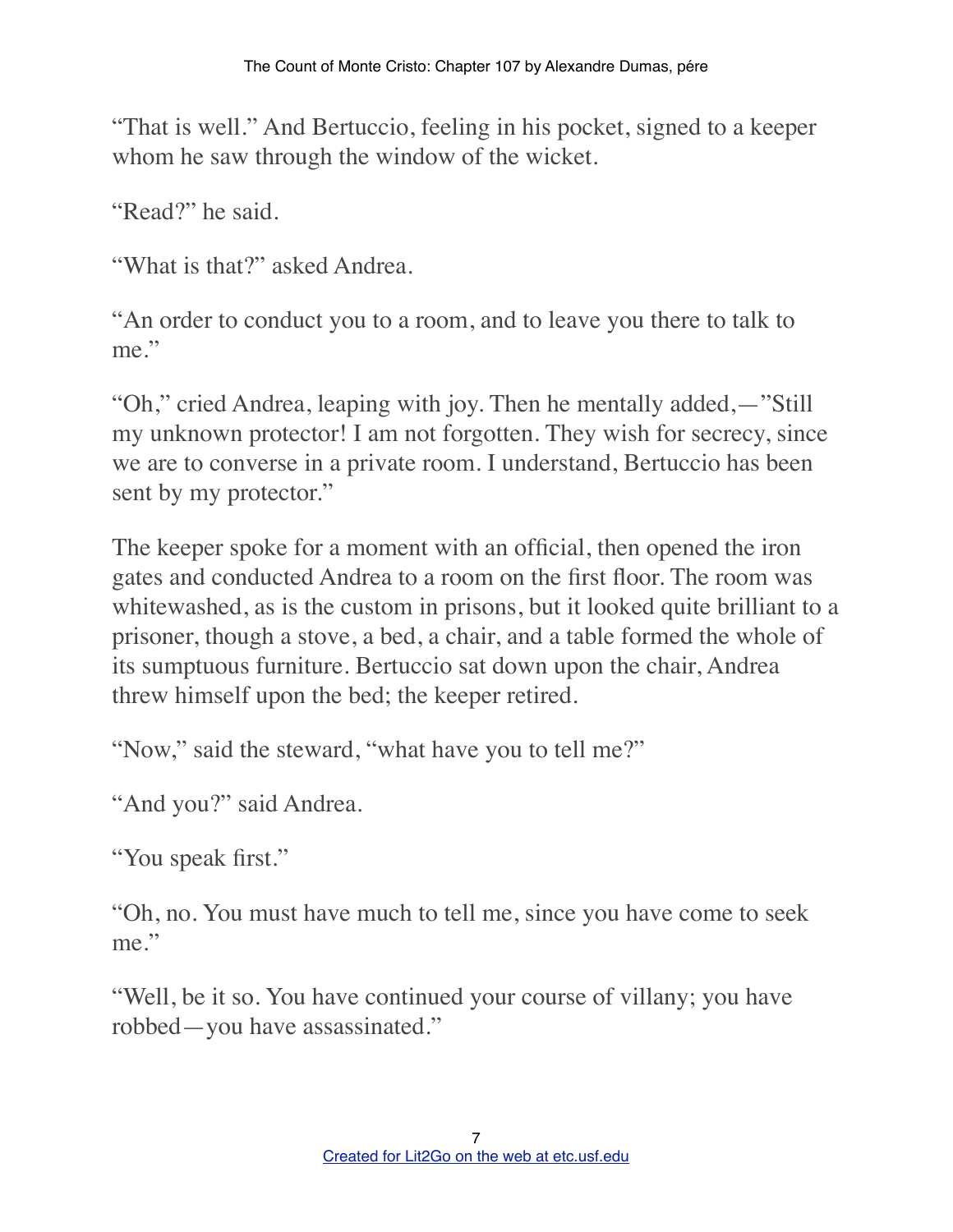"Well, I should say! If you had me taken to a private room only to tell me this, you might have saved yourself the trouble. I know all these things. But there are some with which, on the contrary, I am not acquainted. Let us talk of those, if you please. Who sent you?"

"Come, come, you are going on quickly, M. Benedetto!"

"Yes, and to the point. Let us dispense with useless words. Who sends you?"

"No one."

"How did you know I was in prison?"

"I recognized you, some time since, as the insolent dandy who so gracefully mounted his horse in the Champs Elysees."

"Oh, the Champs Elysees? Ah, yes; we burn, as they say at the game of pincette. The Champs Elysees? Come, let us talk a little about my father."

```
"Who, then, am I?"
```
"You, sir?—you are my adopted father. But it was not you, I presume, who placed at my disposal 100,000 francs, which I spent in four or five months; it was not you who manufactured an Italian gentleman for my father; it was not you who introduced me into the world, and had me invited to a certain dinner at Auteuil, which I fancy I am eating at this moment, in company with the most distinguished people in Paris amongst the rest with a certain procureur, whose acquaintance I did very wrong not to cultivate, for he would have been very useful to me just now;—it was not you, in fact, who bailed me for one or two millions, when the fatal discovery of my little secret took place. Come, speak, my worthy Corsican, speak!"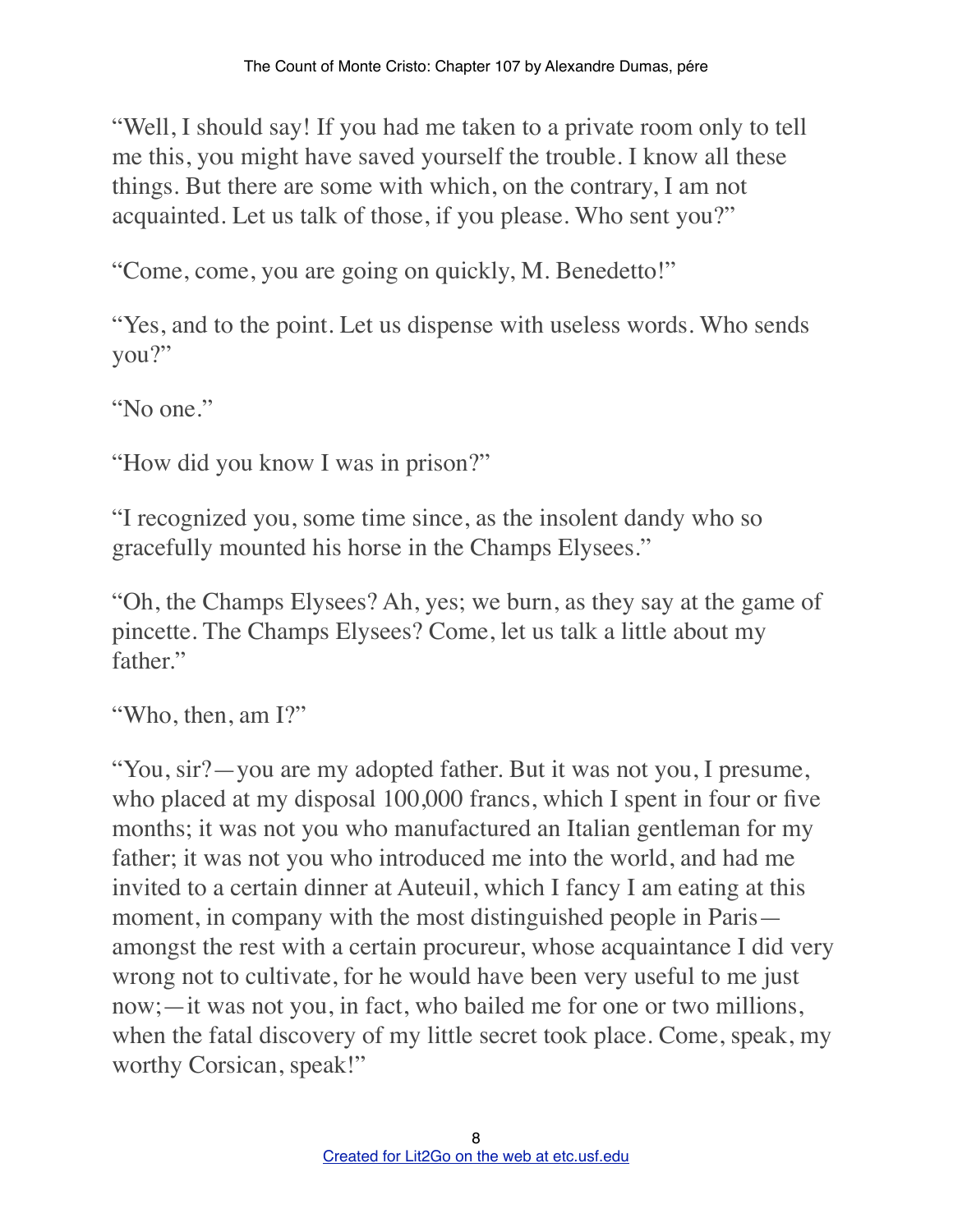"What do you wish me to say?"

"I will help you. You were speaking of the Champs Elysees just now, worthy foster–father."

"Well?"

"Well, in the Champs Elysees there resides a very rich gentleman."

"At whose house you robbed and murdered, did you not?"

"I believe I did."

"The Count of Monte Cristo?"

"'Tis you who have named him, as M. Racine says. Well, am I to rush into his arms, and strain him to my heart, crying, 'My father, my father!' like Monsieur Pixerecourt." [\*]

"Do not let us jest," gravely replied Bertuccio, "and dare not to utter that name again as you have pronounced it."

"Bah," said Andrea, a little overcome, by the solemnity of Bertuccio's manner, "why not?"

*\* Guilbert de Pixerecourt, French dramatist (1775–1844).*

"Because the person who bears it is too highly favored by heaven to be the father of such a wretch as you."

"Oh, these are fine words."

"And there will be fine doings, if you do not take care."

"Menaces—I do not fear them. I will say"—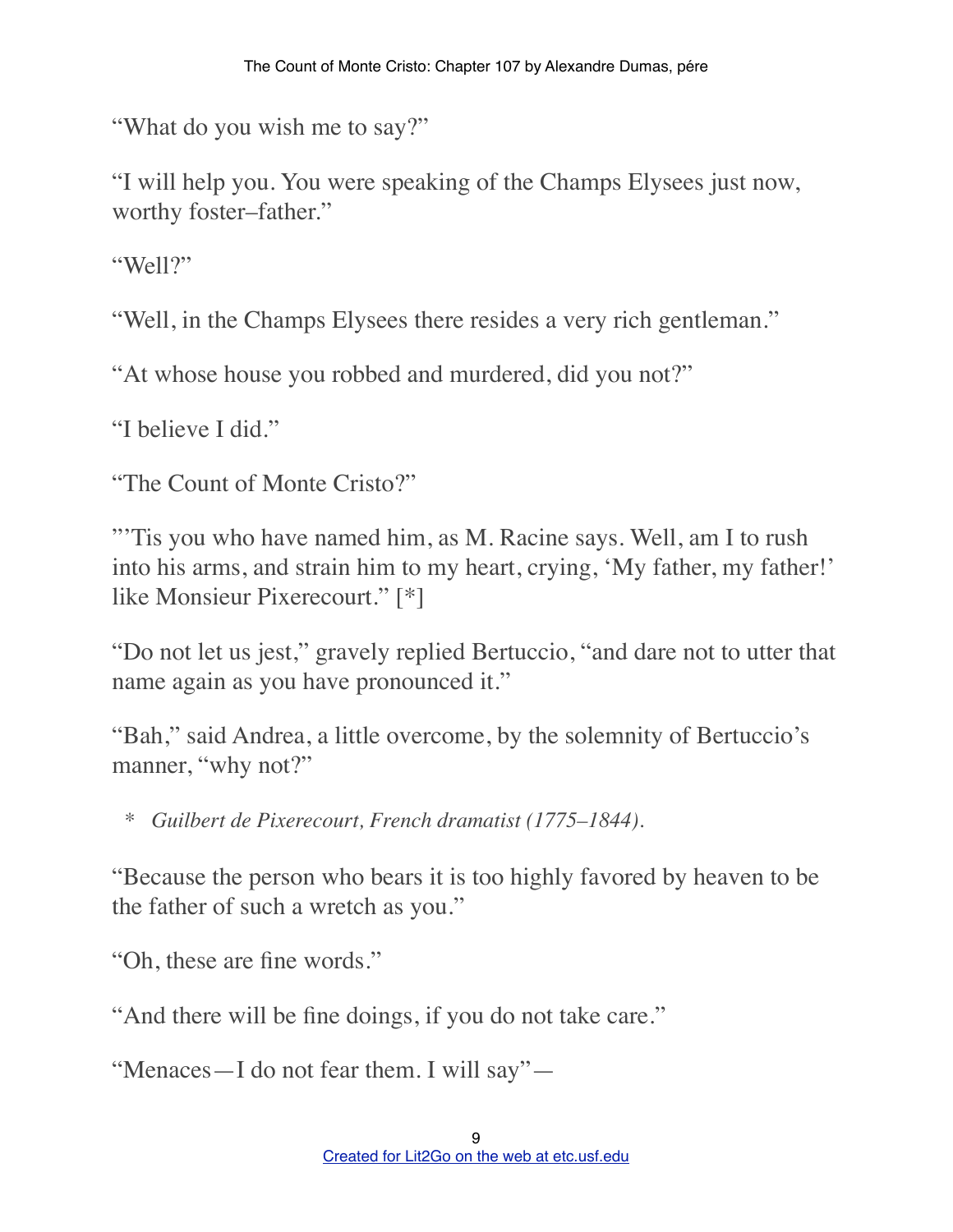"Do you think you are engaged with a pygmy like yourself?" said Bertuccio, in so calm a tone, and with so steadfast a look, that Andrea was moved to the very soul. "Do you think you have to do with galley– slaves, or novices in the world? Benedetto, you are fallen into terrible hands; they are ready to open for you—make use of them. Do not play with the thunderbolt they have laid aside for a moment, but which they can take up again instantly, if you attempt to intercept their movements."

"My father—I will know who my father is," said the obstinate youth; "I will perish if I must, but I will know it. What does scandal signify to me? What possessions, what reputation, what 'pull,' as Beauchamp says, —have I? You great people always lose something by scandal, notwithstanding your millions. Come, who is my father?"

"I came to tell you."

"Ah," cried Benedetto, his eyes sparkling with joy. Just then the door opened, and the jailer, addressing himself to Bertuccio, said,—"Excuse me, sir, but the examining magistrate is waiting for the prisoner."

"And so closes our interview," said Andrea to the worthy steward; "I wish the troublesome fellow were at the devil!"

"I will return to–morrow," said Bertuccio.

"Good! Gendarmes, I am at your service. Ah, sir, do leave a few crowns for me at the gate that I may have some things I am in need of!"

"It shall be done," replied Bertuccio. Andrea extended his hand; Bertuccio kept his own in his pocket, and merely jingled a few pieces of money. "That's what I mean," said Andrea, endeavoring to smile, quite overcome by the strange tranquillity of Bertuccio. "Can I be deceived?" he murmured, as he stepped into the oblong and grated vehicle which they call "the salad basket." "Never mind, we shall see! To–morrow, then!" he added, turning towards Bertuccio.